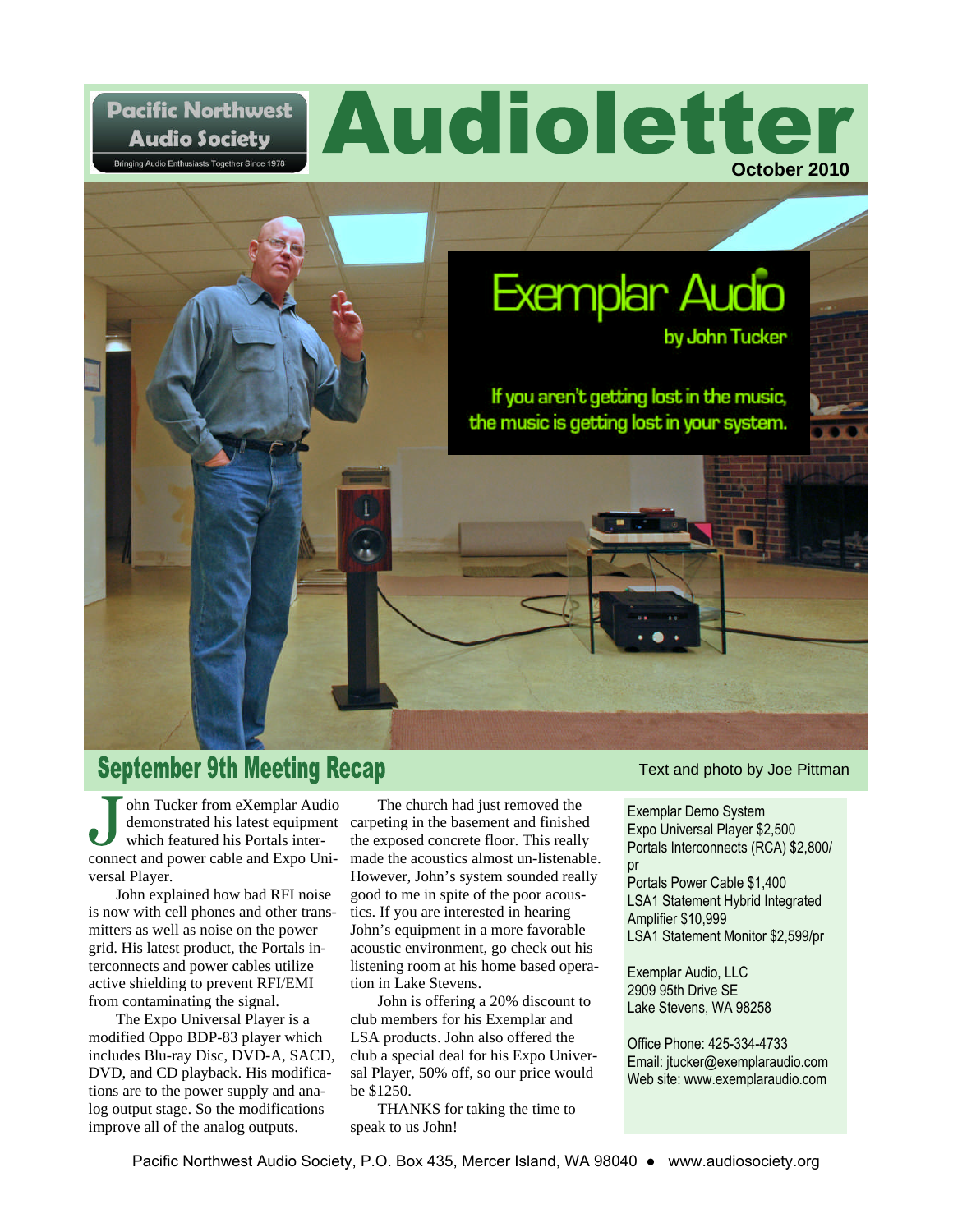## **Server Saturday**



Let's not make a mess now...oh oh too late

ith the upcoming DAC shootout meeting, we decided to advance Server Saturday so that we would have a few high-resolution servers to drive the USB DACs that will be included in the shootout. Joe Pitman was kind enough to organize a group-buy of the components, and so with that in mind, the six of us gathered at Genesis to build the servers together - Gary cracked the whip, Willy went out for coffee, and Jerry, John P, John S, and Keith built and got their knuckles skinned.

What took the longest time was cutting all the little pieces of Dynamat to shape to cover up the ventilation holes on the case. Instead of using the small noisy

power supply and CPU fans that came with the kit, we used a single large, quiet case fan and channeled the airflow around the components to keep everything cool. Since the case was so tight, it was a challenge getting all the wires in place and routed so that they don't block airflow to any of the critical components.

Despite building as a group with everyone helping one another, it took a good seven hours before we were ready to turn the first one on. John was the brave soul to switch his on first - no sparks, no smoke, no drama. So, we popped in the Windows 7 disc, and started loading the operating system. In the meantime, Jerry had gone to Stella's Pizza around

the corner and returned with dinner. The moment we all smelled the pizza, all thought of music went out the door and we dove right in.

With the internal Solid State Drive, Win7 loaded in less than 30 minutes. Then, we all connected each server to the Internet and applied all the updates to the operating system. Since Gary had already collected all the software components on a USB stick, we easily installed all the necessary software. By 10:30, we were all tired and wanted to just get out of there, but one final step had to be done - optimizing the system for best sound. Since it was all already documented, we optimized one server, listening to the improvements along the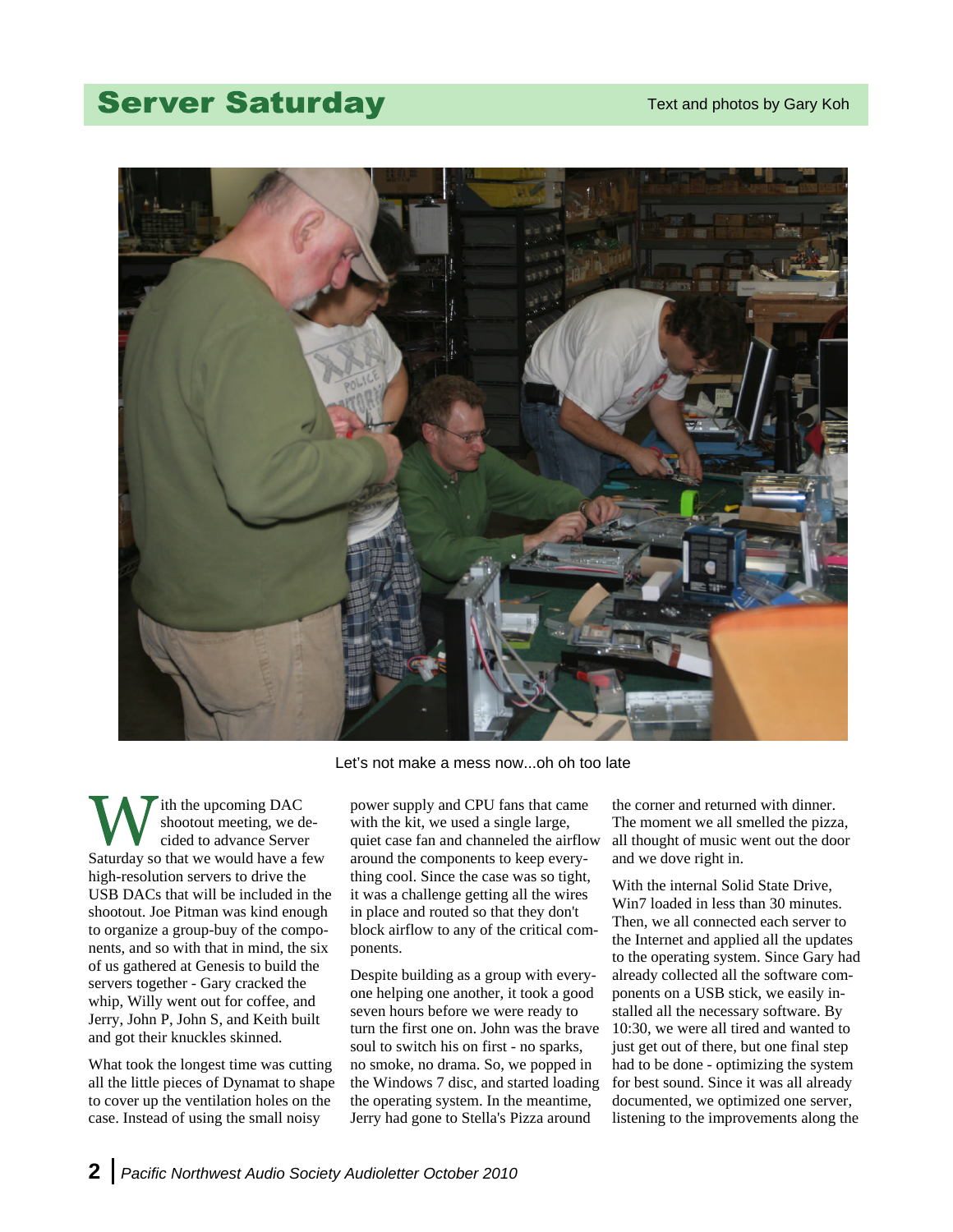

You stink!

way to satisfy ourselves that it indeed sounded better.

With the un-optimized computer, the music hurt our ears! After the first step - optimizing the BIOS - it sounded good enough to want to listen to, but at every step, the music improved. After the final step, it was sounding glorious, and this was just using the on-board Toslink output to a Benchmark DAC1.

For the excruciating details of the build, download the instructions from the Genesis website here:

http://www.genesisloudspeakers.com/newsletter/ Newsletter\_RMAF2010.pdf



The completed server!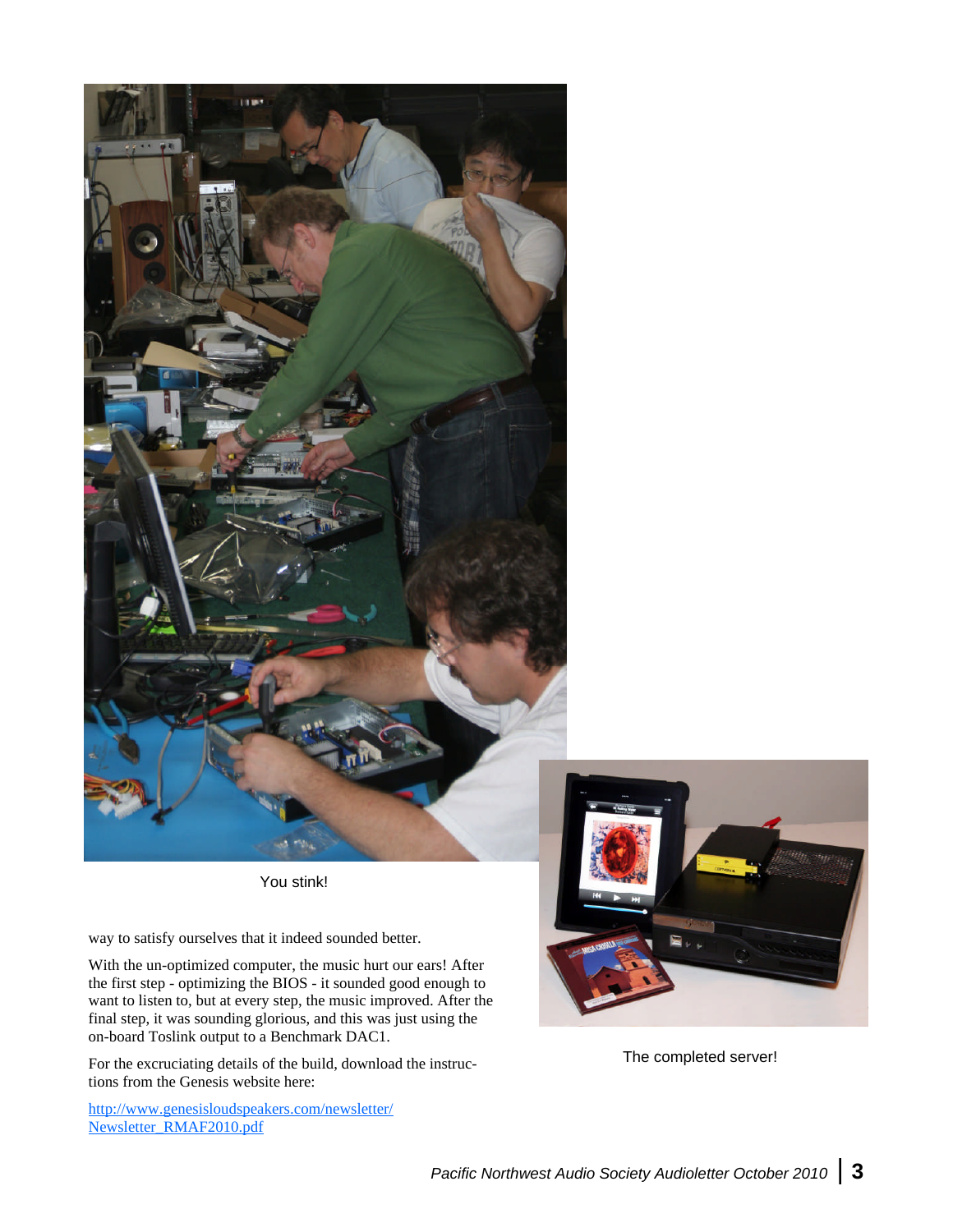### **Puget Northwest Audio Society Equipment Sale**

he executive committee determined the club has a small problem: old equipment that either isn't used or possibly isn't the best choice for the group. We have limited storage space and determined it best to sell some of this stuff.

The executive and equipment committee feel the equipment belongs to the club membership and the members should conduct a simple majority vote concerning acquisition or disposal of equipment. There will be time allotted for a brief discussion prior to voting. The a

Consider this an official notice that we will vote at the October 14, 2010 meeting to authorize sales of equipment we don't use and put the money in the club bank account.

Equipment prices are listed below with the MSRP in parenthesis. Asking prices were derived from listings on Audiogon. A discount price for club members is listed and offered prior to general sale price (the last price listed). Prices determined for "General Sale" are not fixed, offers may and be accepted by the club representative listing the items on Audiogon. .Due to the nature of club meeting once a month the equipment has very little use on it compared to its age. All equipment is sold as is without warranty.

Club members: if you are unable to attend the Oct 14<sup>th</sup> meeting and have comments for inclusion in the discussion: please send them to:

Jerry@audiosociety.org

No later than midnight 10/12.

#### **Surplus Equipment we don't use and would like to sell.**

MIT Z Cord 2 AC Cable (\$350) - \$75, \$100 (2 for sale)

Conrad Johnson PV-12 Preamp (\$2,000) - \$675, \$800

Benz H2 Cartridge (\$1,500) - \$625, \$800

Audio Prism Foundation 3 Power Conditioner (\$600) - \$225, \$275

Transparent Wall Plus Speaker Cable 12ft (\$250) - \$100, \$150

Harmonic Tech Bi-wire Pro-9 Speaker Cable 8ft (\$600) - \$200, \$250

# April 14, 2011 Meeting Topic: Guest Speaker Jules Bloomenthal/Telarc/Soundstream

by Bruce Brown

Sometime ago I met Jules Bloomenthal and he seemed interested in presenting at one of our meetings. He came to my studio and I got a brief background of what he did in the past and thought it might interest the Club members as well. I asked him to write a brief synopsis of his background and what he can bring. The Soundstream recorder was the first hi-rez digital recorder used by Telarc.

#### Soundstream Stories

Soundstream was the first digital audio company, leading the development of ultra-high fidelity recorders and pioneering computer-mediated editing. The company was founded by Dr. Thomas G. Stockham, Jr., previously known for his Caruso restorations and Watergate tape investigation.

This talk will review Dr. Stockham's work on filters, audio restoration, and audio fidelity. It will chronicle his company's entry into the world of commercial recording in the late nineteen-seventies, as the first audiophile,

digitally-recorded, pressed-in-vinyl recordings were released.

The original four-channel Soundstream recorder will be on display. Excerpts of recordings made from this machine, in particular several "gold standard" Telarc productions, will be played.

If you need more detail, please let me know.

On what date would be the talk?

And, would PNWAS be able to provide a digital projector, table (for the Soundstream recorder), and amp/ speakers capable of playing back the Soundstream/ Telarc 1812 Overture? (You have a copy on the CD I gave you—let me know if you need it again).

Jules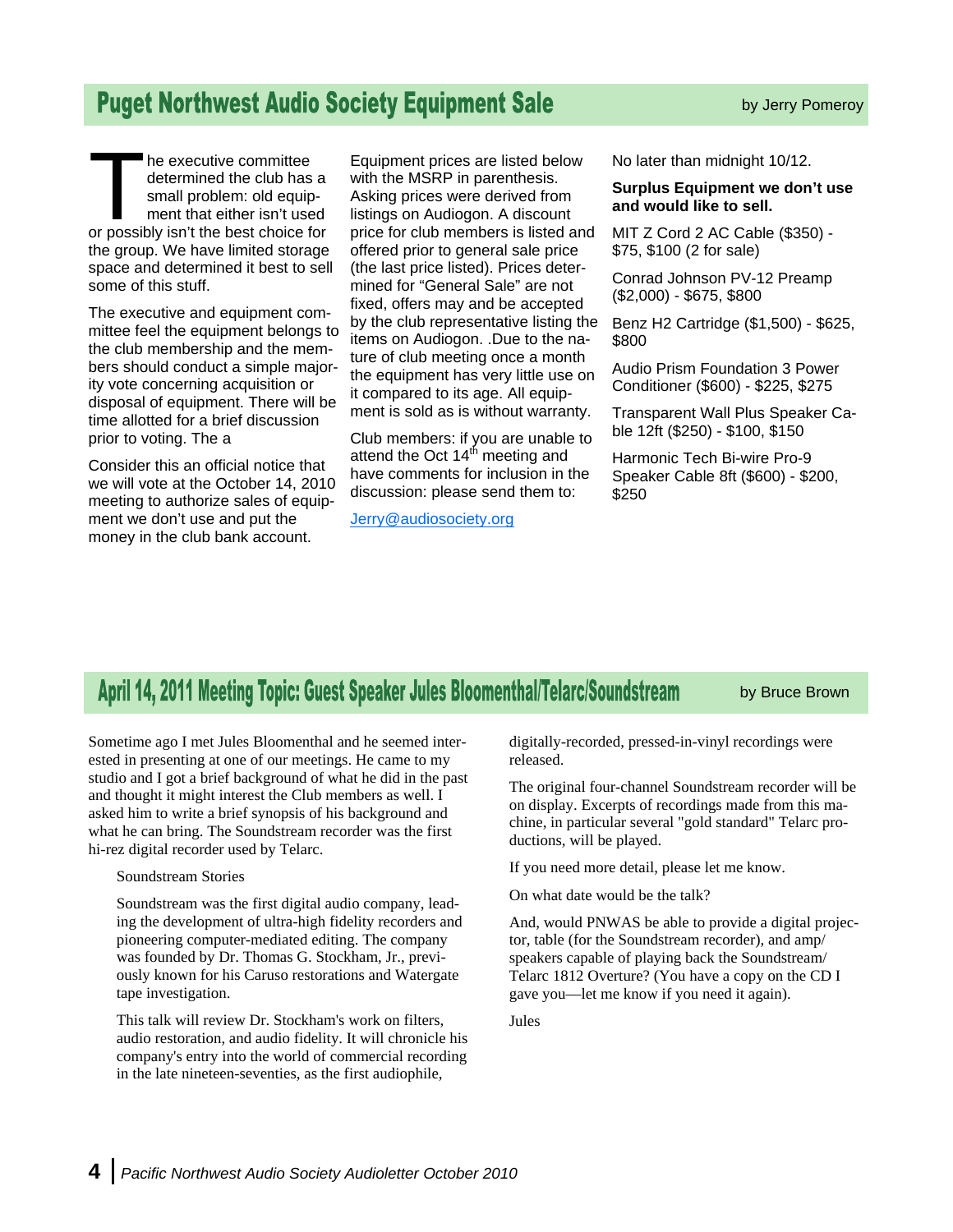# **Coming Attractions**

#### **October 2nd, 2010 Seattle Head-Fi meet**

Located at Front Panel Express, 5959 Corson Avenue South, Suite I, Seattle, WA 98108. Admission is free including Raffle. Registration 9am-11am, Meet 11am-5pm, Tear down 5pm-6pm. See

#### **October 14th PNWAS Meeting**

A few DAC's will be compared



**October 15, 16 and 17, 2010 Rocky Mountain Audio Fest** Denver Marriott Tech Center. The best show for consumers. See http://audiofest.net/2010

#### **November 11th, 2010 PNWAS Meeting**

It's dark outside. So it's time to have our annual high definition video and sound presentation of the latest technology.

#### **December 9th PNWAS Meeting**

Annual raffle and Christmas music contest.



**January 6-9, 2011 CES 2011** The largest consumer electronics

show for industry and Press. See http://www.cesweb.org/

#### **January 13th PNWAS Meeting**

The winners and entrants of The Puget Sound speaker building contest are invited to demonstrate their speakers.

**February 10th PNWAS Meeting** TBD

**March 10th PNWAS Meeting** PRODUCED BY TBD

#### CEA. **April 14th PNWAS Meeting**

Guest speaker Jules Bloomenthal will talk about Telarc's early digital recordings with the Soundstream recorder.

# **Classified Ads**

Meridian 568 Processor/DAC (24bit/96Khz) - \$1200 obo - and my Meridian 598 DVD Audio Player (\$1400 obo). Contact Renan Jeffereis email: renanj@jeffereis.org